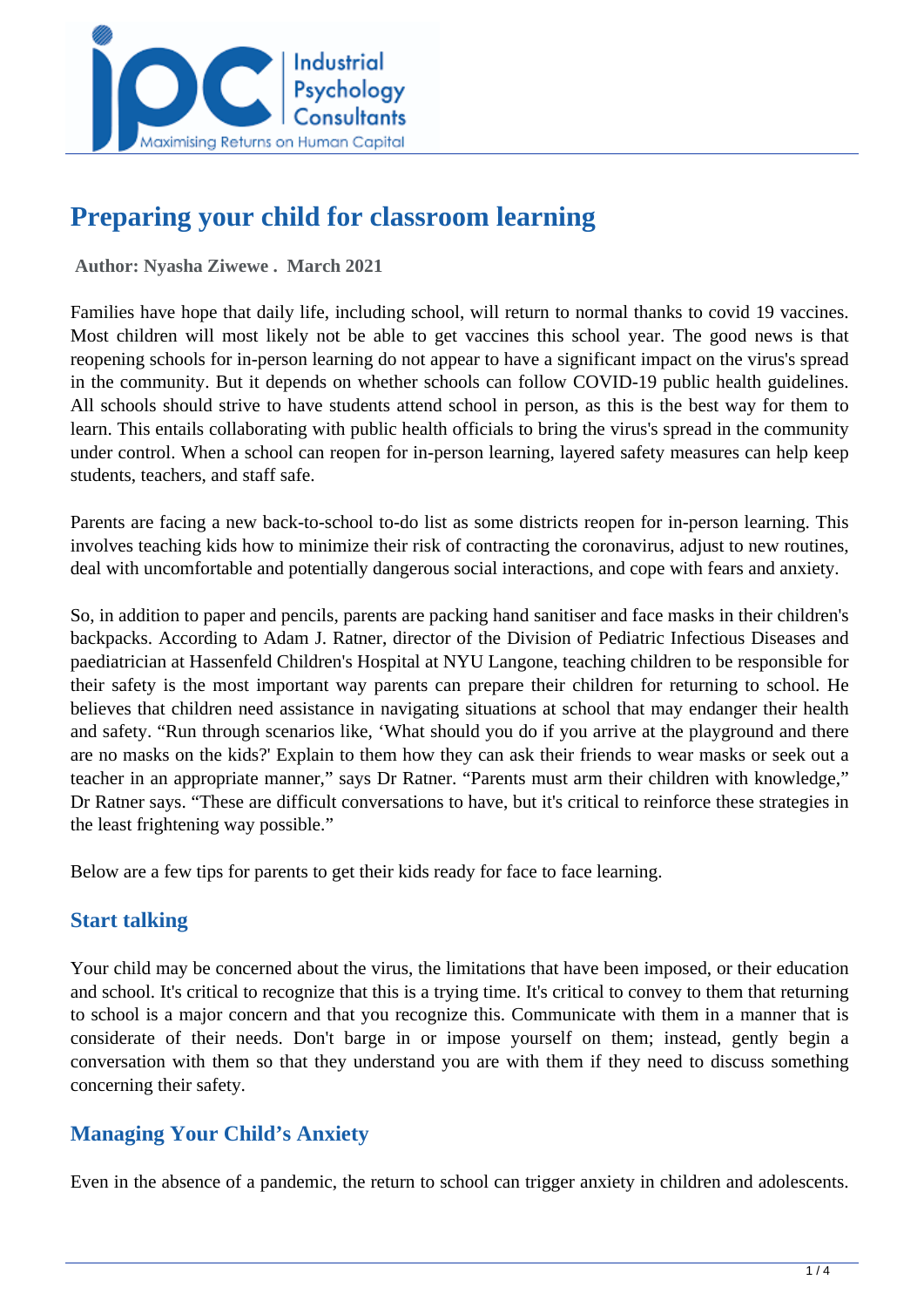

Academic performance declines, eating habits change, inability to fall asleep until very late at night, struggle to wake up, excessive feelings of guilt and restlessness, avoiding friends, and mood swings are all signs of anxiety.

With the pandemic, some children will be afraid to go to school, be around friends, or even be outside at all especially if they don't have a parent to reassure them. "Anxiety and adjusting emotionally to the new norm are becoming more prevalent," says Dr Diaz. "However, fear and anxiety should not be the primary deterrents to a child returning to school."

## **Coping Strategies**

Acknowledge that it's normal to feel anxious about going back to school – try sharing an example of a time you've felt anxious about going into a new situation. When you're stressed, you should use coping methods like talking to friends or family, exercising regularly, or using breathing techniques. If you're at ease, you should share your concerns and emotions about the current situation, as well as the coping strategies you're employing to deal with them.

Encourage them to stay in the moment and not plan too far ahead of time. Too much forethought can be exhausting. Concentrate on what they can control (handwashing, masks, preparing for their return, such as packing their bag) rather than what they can't (what might happen with the pandemic in several months).

#### **Make yourself available as much as you can**

Children may want to come and debrief, but not at the time you anticipate. Make time for different types of conversations, such as going for a walk or baking together, there may be less pressure in these situations than when sitting face-to-face. Keep in touch with them regularly. Don't assume they're fine just because they appear to be.

#### **Look at the positives**

Talk with your kid about what they've enjoyed during the pandemic and what they're looking forward to, such as their favourite store reopening, seeing friends in the park, or getting ice cream from their favourite café.

#### **Establish a routine**

Many children will struggle to adjust to a new routine after months of distant learning and a summer break from school. Families may also find it difficult to adapt and align their schedules, particularly with many school districts combining online and in-person learning. "Kids do best when they know what to expect," says Yamalis Diaz, PhD, a child and adolescent psychologist at NYU Langone's Child Study Center.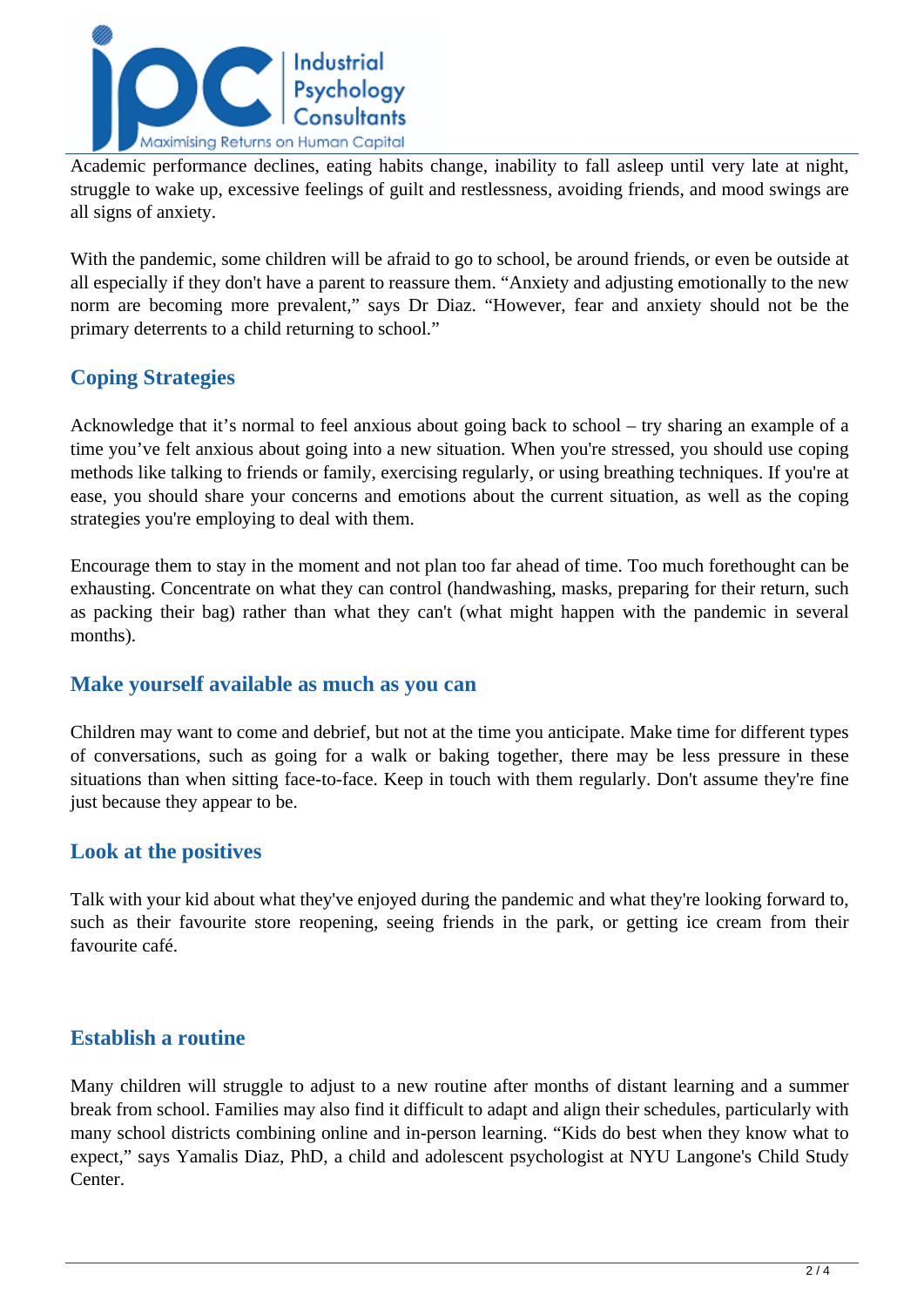

She suggests making a calendar that shows which days are for online learning and which are for inperson learning, as well as what will happen on each of those days. "This helps kids stay on track throughout the day and achieve their objectives. When schedules are too open-ended, children experience instability and become more anxious or disruptive," she says.

#### **Practice, Practice, Practice**

Jennifer L. Lighter, MD, associate professor in the Department of Pediatrics and pediatric epidemiologist at Hassenfeld Children's Hospital, suggests that parents can help their children prepare for school by reinforcing good habits at home. Dr Lighter recommends teaching your child to wash their hands before leaving and returning home, as well as before and after meals, using the toilet, and sneezing or blowing their nose, hand sanitiser after touching regularly touched surfaces like bannisters and doorknobs is an example of a habit that can be carried over to the school.

Above all, assist your child in becoming accustomed to wearing a mask. Dr Lighter advises, "Practice putting it on every time you leave the house." "Teach your child how to stretch out the mask so that it covers his or her entire face, from the tip of the nose to the bottom of the chin."

#### **Encourage Safe Socializing**

Dr Lighter believes that staying in touch with friends, both virtually and in-person, is critical. It's also difficult to control, as any parent of a teenager can attest. As a result, parents should consider establishing boundaries for their children by encouraging them to stick to a specific group of children. "Talk to their parents about committing to only being with those friends if a child has a group of friends," Dr Lighter advises. "The social aspect of childhood is extremely important, but it must be accomplished safely."

"Talk to their parents about committing to only being with those friends if a child has a group of friends," Dr Lighter advises. "The social aspect of childhood is extremely important, but it must be accomplished safely."

Getting outside is also good for your kid's mental and physical health, as well as a better way to socialize. Encourage your child to be active as much as possible. Consider walking or biking to school instead of driving or taking public transportation if the distance is manageable. In the evenings, if the weather permits, go for a family walk.

#### **See Your Doctor Regularly**